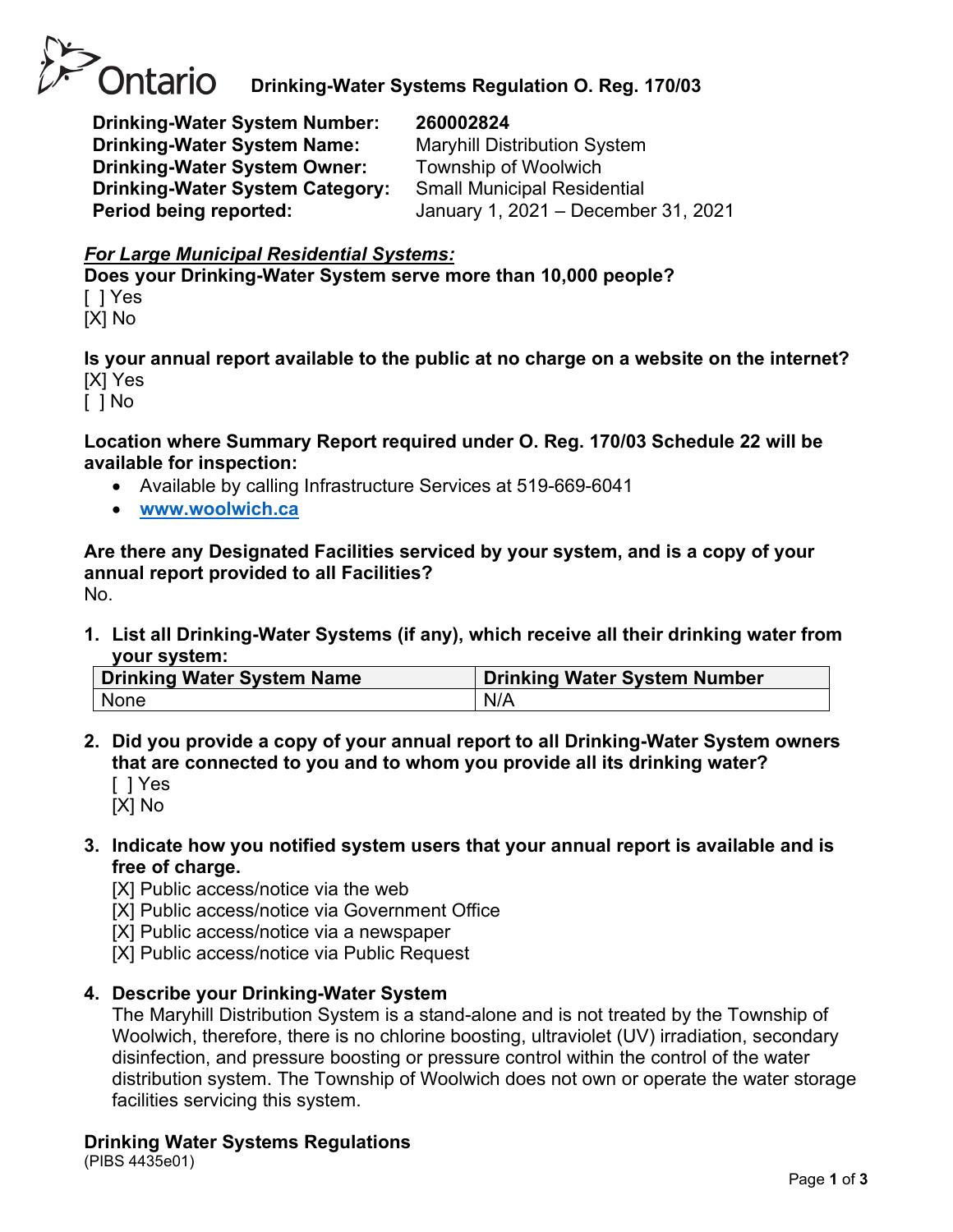# **Ontario Drinking-Water Systems Regulation O. Reg. 170/03**

The Maryhill Distribution System receives water from the Maryhill Well Supply System. The Maryhill Well Supply System is owned and operated by the Region of Waterloo.

The Township of Woolwich owns and operates the Maryhill distribution system, including pipes, valves and residential meters. The distribution system serves approximately 126 residential service connections with a population of approximately 528 people. The Maryhill Distribution System does not serve any industrial properties. There are five hydrants located on the system.

# **List all water treatment chemicals used over this reporting period**

Water treatment is the responsibility of the Region of Waterloo. The Region of Waterloo reports all the treatment chemicals used via their annual Water Quality Reports. The Township of Woolwich disinfects all parts, material and pipe during new installation and repair.

- **5. Were any significant expenses incurred to?** 
	- [ ] Install required equipment
	- [ ] Repair required equipment
	- [ ] Replace required equipment
- **6. Please provide a brief description and a breakdown of monetary expenses incurred** No monetary expenses incurred.
- **7. Provide details on the notices submitted in accordance with subsection 18(1) of the Safe Drinking-Water Act or section 16-4 of Schedule 16 of O.Reg.170/03 and reported to Spills Action Centre**

| Incident<br><b>Date</b> | <b>Parameter</b>                                  | <b>Result</b> | Unit of<br>Measure | <b>Corrective Action</b> | <b>Corrective</b><br><b>Action Date</b> |
|-------------------------|---------------------------------------------------|---------------|--------------------|--------------------------|-----------------------------------------|
|                         | No adverse results for the 2021 reporting period. |               |                    |                          |                                         |

**8. Microbiological testing done under the Schedule 10, 11 or 12 of Regulation 170/03, during this reporting period.**

| <b>Sample</b><br><b>Source</b> | <b>Number</b><br><b>of</b><br><b>Samples</b> | Range of E.<br><b>Coli or Fecal</b><br><b>Results</b><br>$(min) - (max)$ | <b>Range of Total</b><br><b>Coliform Results</b><br>$(min) - (max)$ | <b>Number</b><br>of HPC<br><b>Samples</b> | Range of HPC<br><b>Results</b><br>$(min) - (max)$ |
|--------------------------------|----------------------------------------------|--------------------------------------------------------------------------|---------------------------------------------------------------------|-------------------------------------------|---------------------------------------------------|
| Distribution                   | 208                                          |                                                                          |                                                                     | 67                                        | $0 - 88$ (CFU/mL)                                 |

**9. Operational testing done under Schedule 7, 8 or 9 of Regulation 170/03 during the period covered by this Annual Report.**

|                               | Number of<br><b>Grab Samples</b> | <b>Range of Results</b><br>$(min) - (max)$ | <b>Unit of Measure</b> |
|-------------------------------|----------------------------------|--------------------------------------------|------------------------|
| <b>Township Chlorine Free</b> | 4.38                             | $0.30 - 1.31$                              | ma/L                   |

**10.Summary of additional testing and sampling carried out in accordance with the requirement of an approval, order or other legal instrument.**